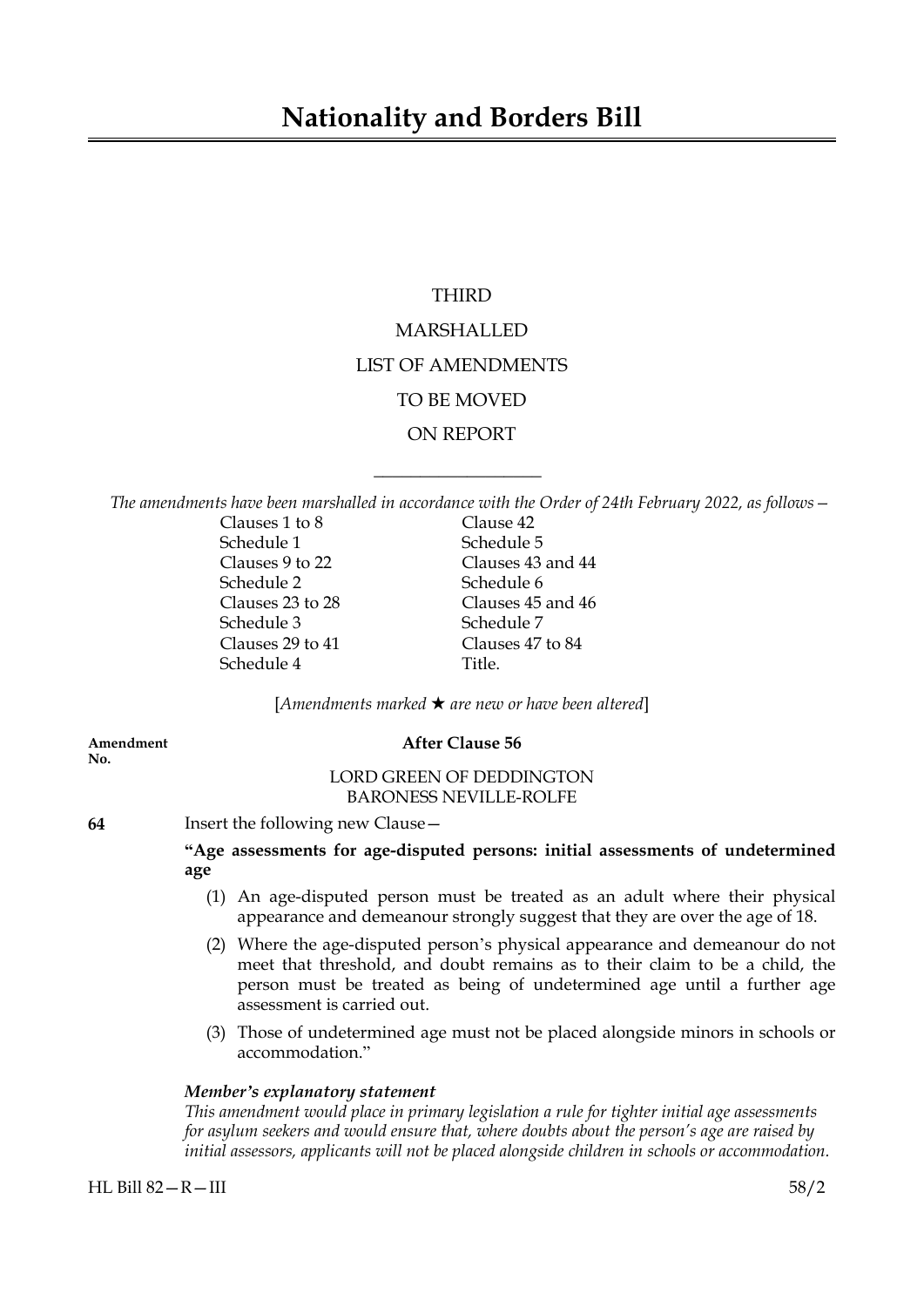## BARONESS NEUBERGER BARONESS LISTER OF BURTERSETT BARONESS HAMWEE THE LORD BISHOP OF DURHAM

**64A** Insert the following new Clause—

#### **"Age assessments: restrictions**

- (1) Age assessments under section 49 or 50 must only be undertaken if there is significant reason to doubt the age of the age-disputed person.
- (2) A person conducting age assessments under section 49 or 50 must be a local authority social worker.
- (3) Age assessments must be undertaken in accordance with the Association of Directors of Children's Services Age Assessment Guidance or equivalent guidance in Scotland, Wales and Northern Ireland.
- (4) When an age assessment is conducted, a process must be used that allows for an impartial multi-agency approach, drawing on a range of expertise, including from—
	- (a) health professionals,
	- (b) psychologists,
	- (c) teachers,
	- (d) foster parents,
	- (e) youth workers,
	- (f) advocates,
	- (g) guardians, and
	- (h) social workers.
- (5) When making regulations under section 51, the Secretary of State must not specify scientific methods unless the Secretary of State receives written approval from the relevant medical, dental and scientific professional bodies that the method is both ethical and accurate beyond reasonable doubt for assessing a person's age.
- (6) Any organisation developed to oversee age assessments must be independent of the Home Office.
- (7) The standard of proof for an age assessment is reasonable degree of likelihood."

#### **Clause 57**

## LORD COAKER BARONESS HAMWEE THE LORD BISHOP OF BRISTOL BARONESS MEACHER

**65** Leave out Clause 57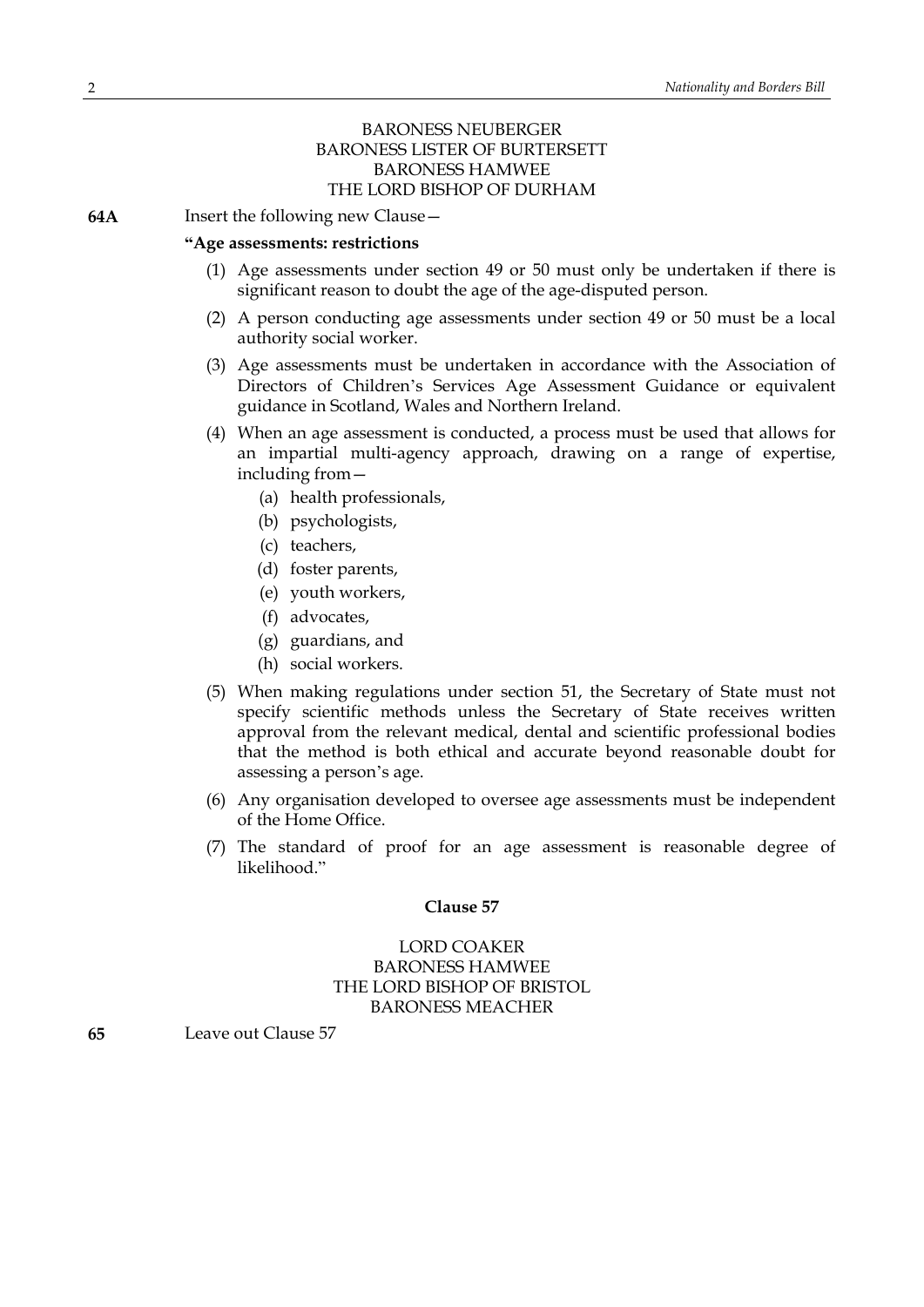#### **Clause 58**

## LORD COAKER BARONESS HAMWEE THE LORD BISHOP OF BRISTOL BARONESS MEACHER

**66** Leave out Clause 58

#### **Clause 59**

## LORD ALTON OF LIVERPOOL BARONESS PRASHAR THE LORD BISHOP OF ST ALBANS

**67** Page 63, line 1, at end insert—

"(1ZA) Guidance issued under subsection (1) must, in particular, provide that the determination mentioned in paragraph (c) is to be made on the standard of "suspect but cannot prove"."

## *Member's explanatory statement*

*This amendment would ensure that amendments made to the Modern Slavery Act 2015 do not raise the threshold for a Reasonable Grounds decision when accessing the National Referral Mechanism in line with Modern Slavery: Statutory Guidance for England and Wales (under s49 of the Modern Slavery Act 2015) and Non-Statutory Guidance for Scotland and Northern Ireland.*

## LORD ALTON OF LIVERPOOL THE LORD BISHOP OF ST ALBANS

**68** Page 63, line 8, at end insert—

"(3A) If regulations under subsection (2) make provision for determining whether a person is a victim of slavery or human trafficking (as mentioned in paragraph (a) of that subsection), they must provide that the determination is to be made on the standard of "suspect but cannot prove"."

#### *Member's explanatory statement*

*This amendment would ensure that amendments made to the Modern Slavery Act 2015 do not raise the threshold for a Reasonable Grounds decision when accessing the National Referral Mechanism in line with Modern Slavery: Statutory Guidance for England and Wales (under s49 of the Modern Slavery Act 2015) and Non-Statutory Guidance for Scotland and Northern Ireland.*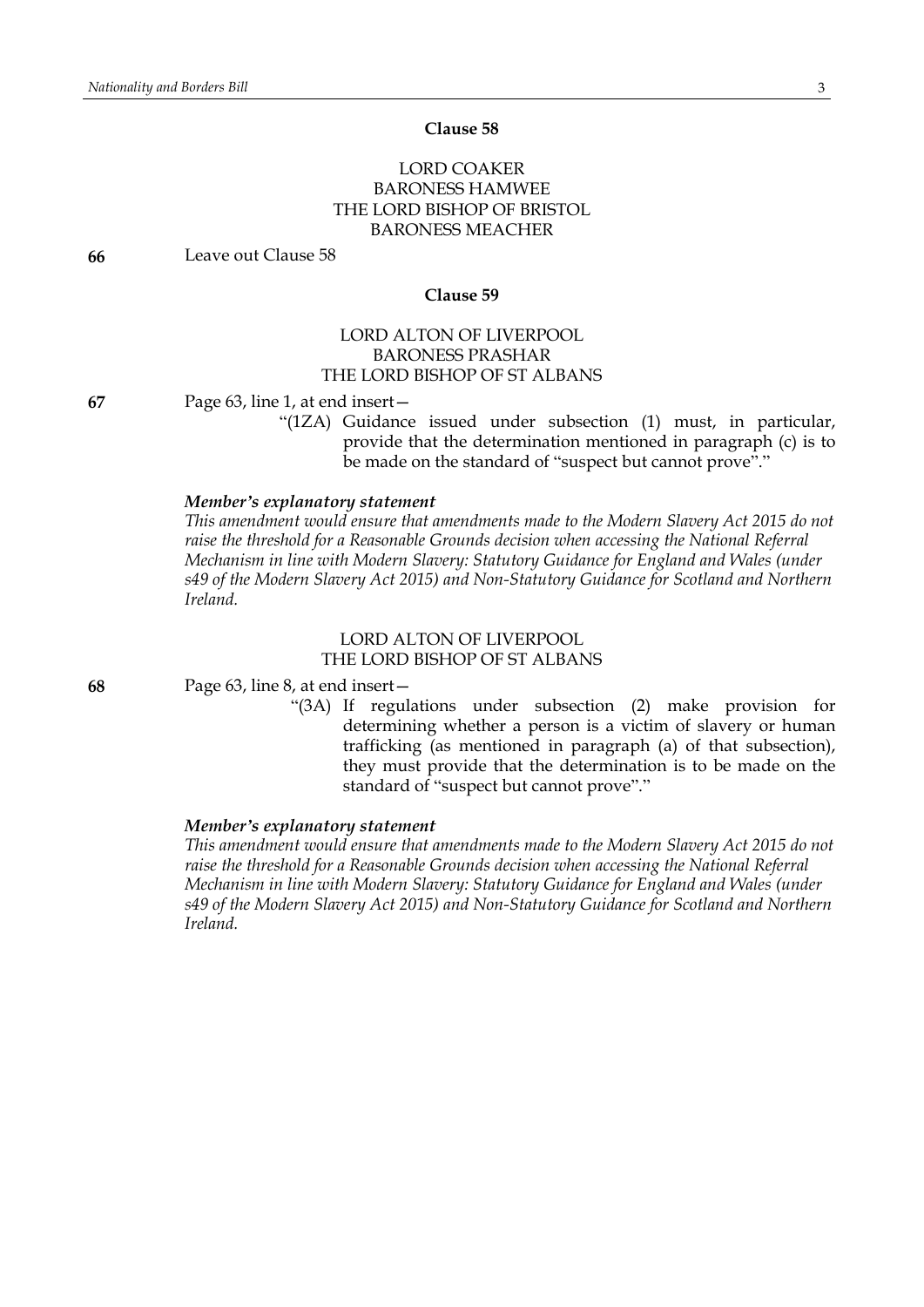## **Clause 62**

## LORD RANDALL OF UXBRIDGE BARONESS BUTLER-SLOSS LORD COAKER BARONESS HAMWEE

**68A**★ Leave out Clause 62 and insert the following new Clause —

## **"Identified potential victims etc: disqualification from protection**

- (1) This section applies to the construction and application of Article 13 of the Trafficking Convention.
- (2) A competent authority may determine that it is not bound to observe the minimum recovery period under section 60 of this Act in respect of a person in relation to whom a positive reasonable grounds decision has been made if the authority is satisfied that it is prevented from doing so—
	- (a) as a result of an immediate, genuine, present and serious threat to public order, or
	- (b) because the person is claiming to be a victim of modern slavery improperly.
- (3) Any determination made under subsection (2) must only be made—
	- (a) in exceptional circumstances,
	- (b) where necessary and proportionate to the threat posed, and
	- (c) following an assessment of all the circumstances of the case.
- (4) A determination made under subsection (2) must not be made where it would breach—
	- (a) a person's rights under the European Convention on Human Rights,
	- (b) the United Kingdom's obligations under the Trafficking Convention, or
	- (c) the United Kingdom's obligations under the Refugee Convention.
- (5) For the purposes of a determination under subsection (2)(b) victim status is being claimed improperly if the person knowingly and dishonestly makes a false statement without good reason, and intends by making the false statement to make a gain for themselves.
- (6) A good reason for making a false statement includes, but is not limited to, circumstance where—
	- (a) the false statement is attributable to the person being or having been a victim of modern slavery, or
	- (b) any means of trafficking were used to compel the person into making a false statement.
- (7) This section does not apply where the person is under 18 years at the time of the referral.
- (8) Nothing in this section affects the application of section 60(2)."

#### *Member's explanatory statement*

*This new Clause is an alternative to clause 62. It ensures that the power currently provided for in Clause 62 is exercised in line with the UK's obligations under Article 13 of the Trafficking Convention. This amendment also protects child victims of modern slavery from disqualification from protection.*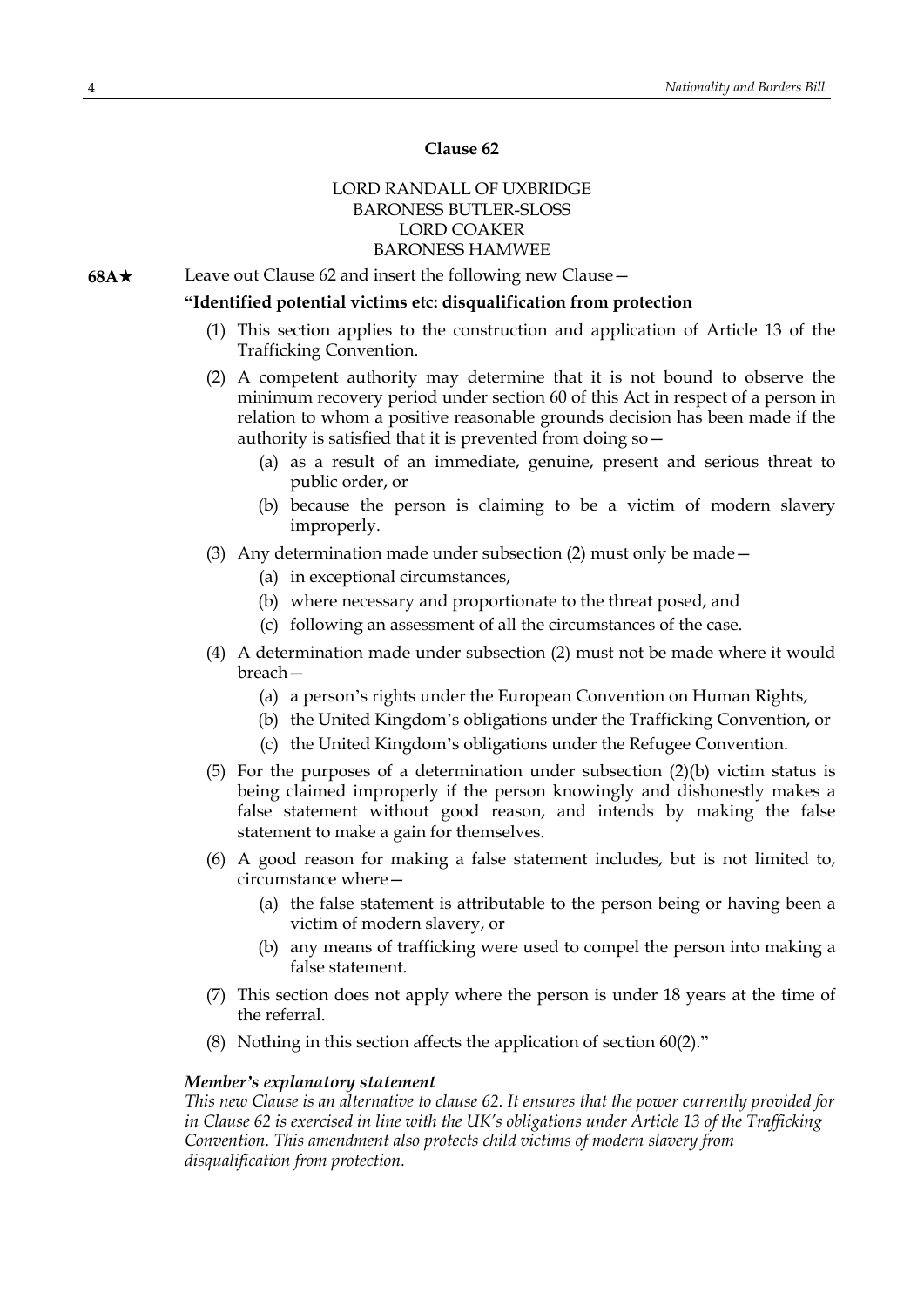## LORD COAKER BARONESS HAMWEE THE LORD BISHOP OF BRISTOL

**69** Leave out Clause 62

#### **Clause 64**

## LORD MCCOLL OF DULWICH LORD ALTON OF LIVERPOOL LORD PADDICK LORD COAKER

**70** Leave out Clause 64 and insert—

## **"Conclusive grounds: support and leave to remain for victims of slavery or human trafficking**

After section 50A of the Modern Slavery Act 2015 insert—

#### **"50B Confirmed victims etc: assistance, support and leave to remain**

- (1) This section applies if a positive conclusive grounds decision is made in respect of a person.
- (2) This subsection applies if the person has received support under section 50A and in that case—
	- (a) the Secretary of State must continue to secure tailored assistance and support for that person at the end of the recovery period if they are in need of that assistance and support in accordance with subsection  $(2)(b)$ ;
	- (b) a person who receives a positive conclusive grounds decision must be considered in need of assistance and support under subsection (2)(a) for at least 12 months beginning on the day the recovery period ends;
	- (c) a reference in this subsection to assistance and support has the same meaning as in section 50A(6).
- (3) If the person is not a British citizen—
	- (a) the Secretary of State must give the person leave to remain in the United Kingdom if subsection (2) or (4) or (5) applies;
	- (b) leave to remain provided under this subsection must be provided from the day on which the positive conclusive grounds decision is communicated to a person for either—
		- (i) the amount of time support and assistance will be provided under either subsection (2) or one of the measures listed in subsection (4), or
		- (ii) at least 12 months if the person meets one or more of the criteria in subsection (5).
- (4) This subsection applies if the person receives support and assistance under one of the following—
	- (a) section 18(9) of the Human Trafficking and Exploitation (Criminal Justice and Support for Victims) Act (Northern Ireland) 2015,
	- (b) section 9(3)(c) of the Human Trafficking and Exploitation (Scotland) Act 2015, or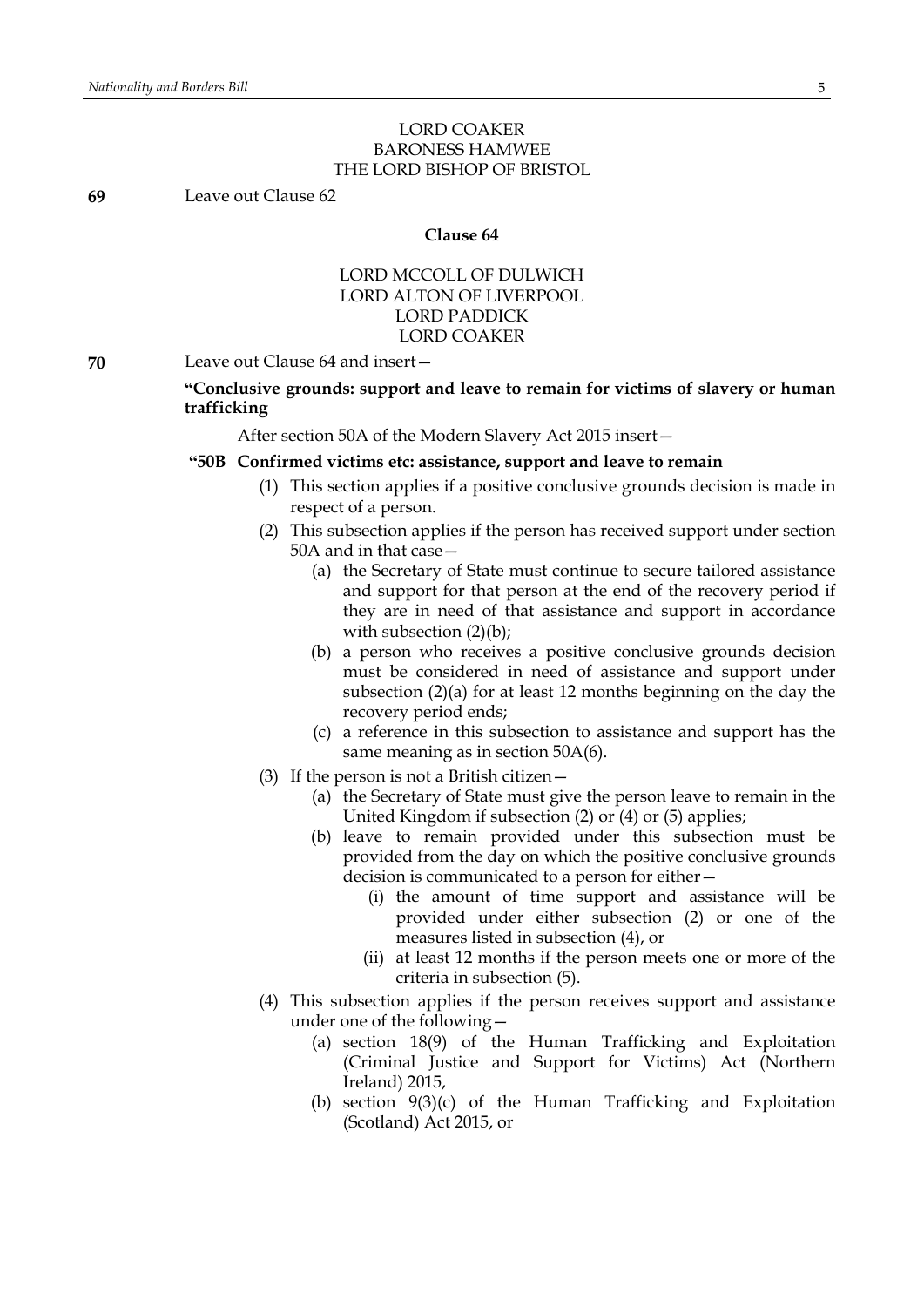#### **Clause 64** *- continued*

- (c) regulation 3(4)(c) of the Human Trafficking and Exploitation (Scotland) Act 2015 (Support for Victims) Regulations 2018 (S.S.I 2018/90).
- (5) This subsection applies if the person meets one or more of the following criteria—
	- (a) leave is necessary due to the person's circumstances, including but not restricted to—
		- (i) the needs of that person for safety and protection from harm including protection from re-trafficking,
		- (ii) the needs of that person for medical and psychological treatment;
	- (b) the person is co-operating with a public authority in connection with an investigation or criminal proceedings;
	- (c) the person is seeking compensation.
- (6) Where the person is receiving assistance from a support worker the recommendations of the support worker must be considered in assessing that person's circumstances under subsection (5)(a).
- (7) The Secretary of State must provide for persons granted leave to remain in accordance with this section to have recourse to public funds for the duration of the period of leave.
- (8) The Secretary of State must allow a grant of leave to remain under subsection (3) to be extended subject to the requirements of subsection  $(10).$
- (9) In determining whether to extend a grant of leave to remain under subsection (8), and the period of time for which such extended leave should be provided, the person's individual circumstances must be considered, and whether that person—
	- (a) is receiving on-going support and assistance under the measures set out in either subsection (2) or subsection (4), or
	- (b) meets one or more of the criteria in subsection (5).
- (10) If the Secretary of State is satisfied that the person is a threat to public order—
	- (a) the Secretary of State is not required to give the person leave under this section, and
	- (b) if such leave has already been given to the person, it may be revoked.
- (11) The best interests of the child must be a primary consideration when making decisions under this section in respect of a child.
- (12) In this section—

"positive conclusive grounds decision" means a decision made by a competent authority that a person is a victim of slavery or human trafficking;

"threat to public order" has the same meaning as in subsections (3) to (7) of section 62 of the Nationality and Borders Act 2022 (identified potential victims etc: disqualification from protection).

(13) This section is to be treated for the purposes of section 3 of the Immigration Act 1971 as if it were provision made by that Act.""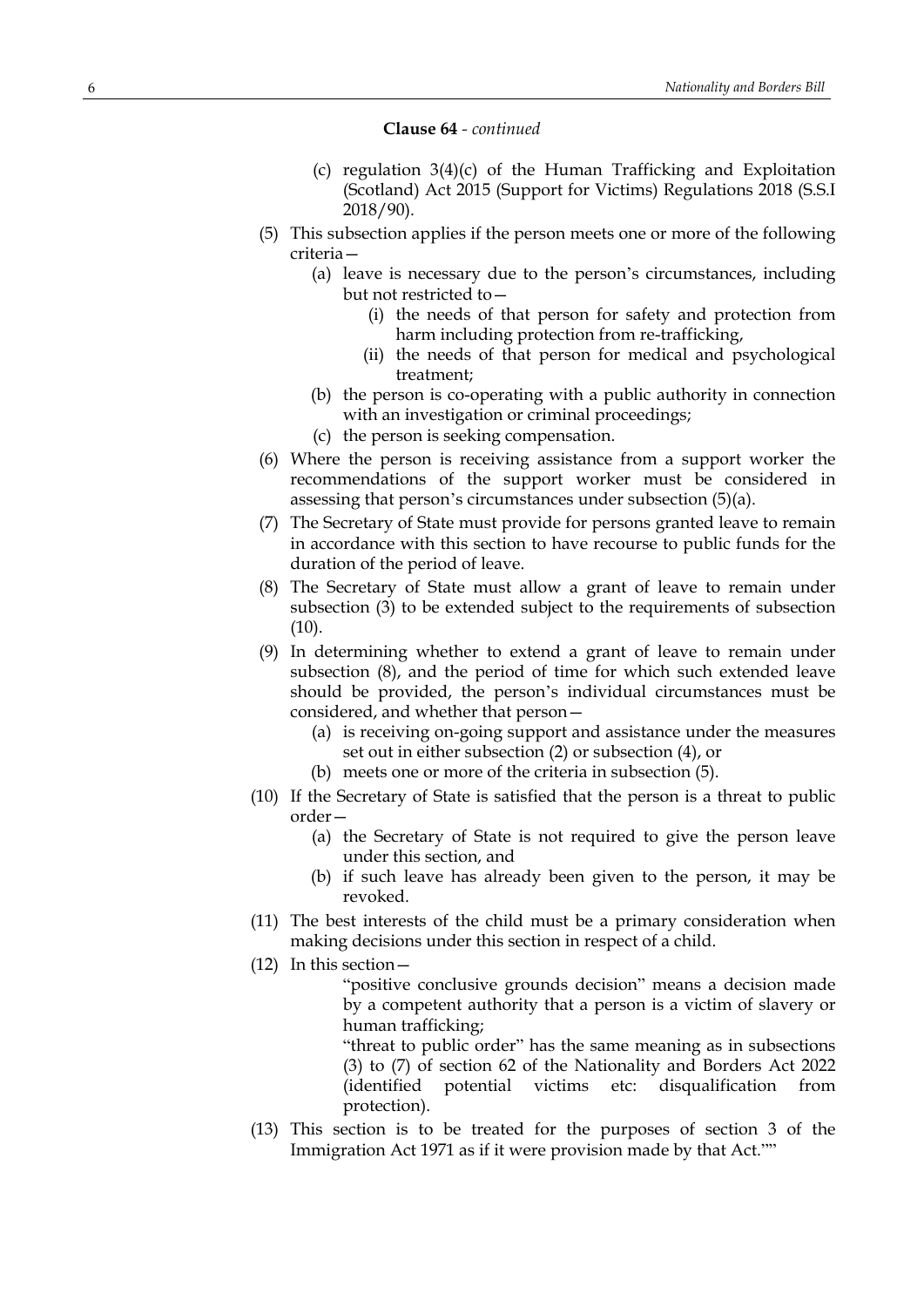#### *Member's explanatory statement*

*This replacement clause would provide new statutory support for victims in England and Wales after a conclusive grounds decision for at least 12 months. It would also provide temporary leave to remain for all victims receiving support after a positive conclusive grounds decision and for victims meeting the requirements of Article 14 of the Trafficking Convention. It specifies decisions for children should be made on the basis of their best interests.*

## **After Clause 64**

## LORD COAKER BARONESS HAMWEE THE LORD BISHOP OF DURHAM

**70ZA** Insert the following new Clause –

## **"Slavery and human trafficking: victims aged under 18 years**

- (1) Where a competent authority is making a decision in relation to a person who is aged under 18 years, the best interests of the child must be a primary consideration.
- (2) The Secretary of State may not serve a slavery or trafficking information notice on a person in respect of an incident or incidents which occurred when the person was aged under 18 years.
- (3) Section 61 of this Act does not apply in cases where either the first reasonable grounds decision or a further reasonable grounds decision made in relation to a person relates to an incident or incidents which occurred when the person was aged under 18 years.
- (4) Section 62 of this Act does not apply in cases where a positive reasonable grounds decision has been made in respect of a person which relates to an incident or incidents which occurred when the person was aged under 18 years.
- (5) The Secretary of State must grant a person leave to remain in the United Kingdom where a positive conclusive grounds decision is made in respect of a person who—
	- (a) is under 18 years, or
	- (b) was under 18 years at the time of the incident or incidents to which the positive reasonable grounds decision relates.
- (6) Section 64 of this Act does not apply to a person who is eligible for leave to remain under subsection (5).
- (7) Guidance issued under section  $49(1)(c)$  of the Modern Slavery Act 2015 on determining whether there are reasonable grounds to believe that a person is a victim of slavery or human trafficking must provide that, where the determination relates to an incident or incidents which occurred when the person was aged under 18 years, the determination must be made on the standard of "suspect but not prove"."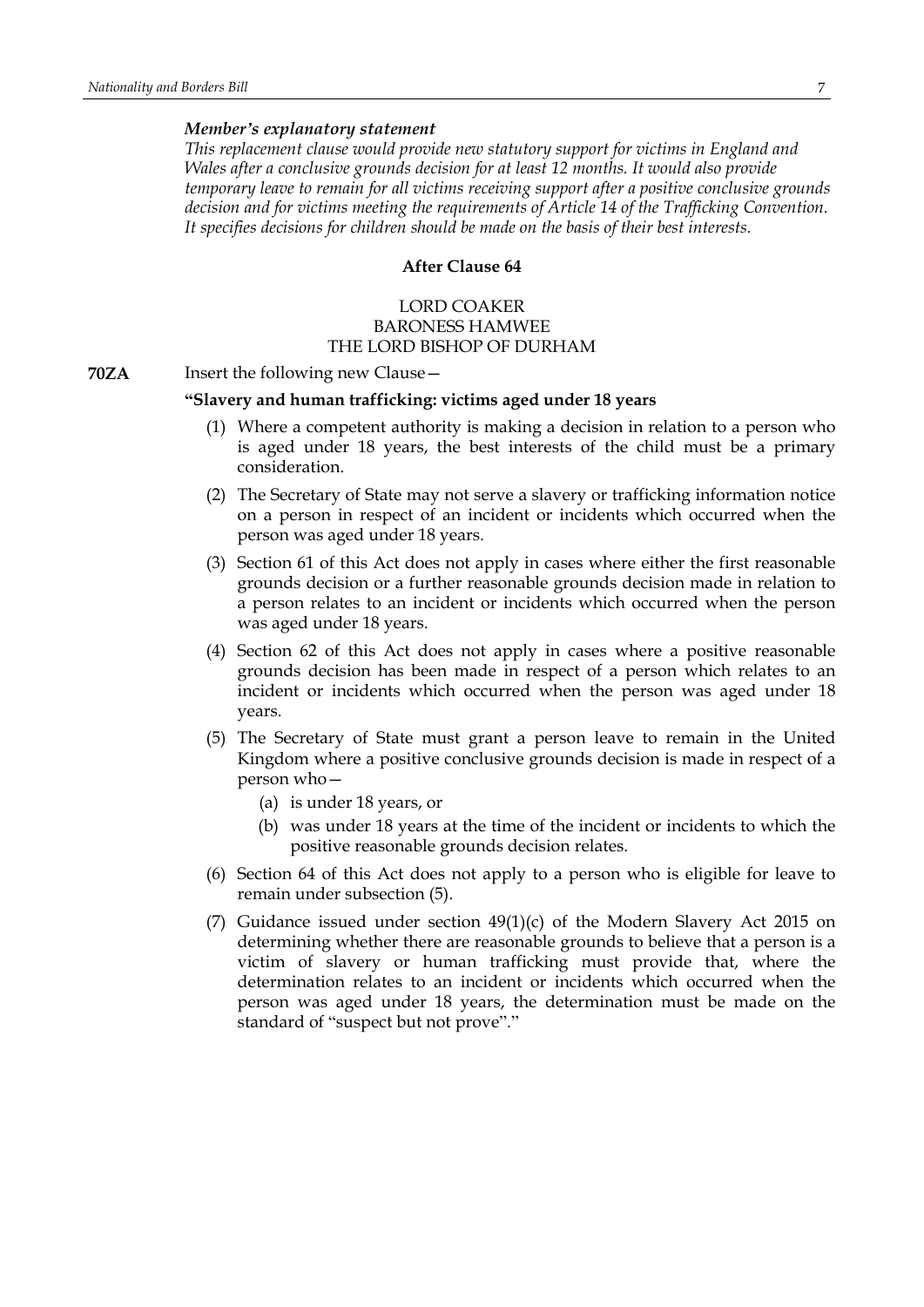#### **After Clause 67**

## THE LORD BISHOP OF BRISTOL BARONESS LISTER OF BURTERSETT BARONESS HAMWEE

**70A** Insert the following new Clause –

## **"Migrant domestic workers**

- (1) The Secretary of State must amend the rules under section 3(2) of the Immigration Act 1971 to make provision for the matters mentioned in subsection (2).
- (2) All holders of domestic worker or diplomatic domestic worker visas, including those working for staff of diplomatic missions, must be entitled to—
	- (a) change their employer (but not work sector) without restriction, but they must register such a change with the Home Office;
	- (b) renew their domestic worker or diplomatic domestic worker visa for a period of not less than 12 months, provided they are in employment at the date of application and able to support themselves without recourse to public funds, and to make successive applications;
	- (c) apply for leave to enter and remain for their spouse or partner and any child under the age of 18 for a period equivalent to the unexpired period of their visa and of any subsequent visa;
	- (d) be granted indefinite leave to remain after five continuous years of residence in the United Kingdom if at the date of application their employer proposes to continue their employment."

#### **Before Clause 69**

#### BARONESS WILLIAMS OF TRAFFORD

**70B** $\star$  Insert the following new Clause

#### **"Visa penalty provision: general**

- (1) The immigration rules may make such visa penalty provision as the Secretary of State considers appropriate in relation to a country specified under section ( *Visa penalties for countries posing risk to international peace and security etc*) or 69.
- (2) "Visa penalty provision" is provision that does one or more of the following in relation to applications for entry clearance made by persons as nationals or citizens of a specified country—
	- (a) requires that entry clearance must not be granted pursuant to such an application before the end of a specified period;
	- (b) suspends the power to grant entry clearance pursuant to such an application;
	- (c) requires such an application to be treated as invalid for the purposes of the immigration rules;
	- (d) requires the applicant to pay £190 in connection with the making of such an application, in addition to any fee or other amount payable pursuant to any other enactment.
- (3) The Secretary of State may by regulations substitute a different amount for the amount for the time being mentioned in subsection (2)(d).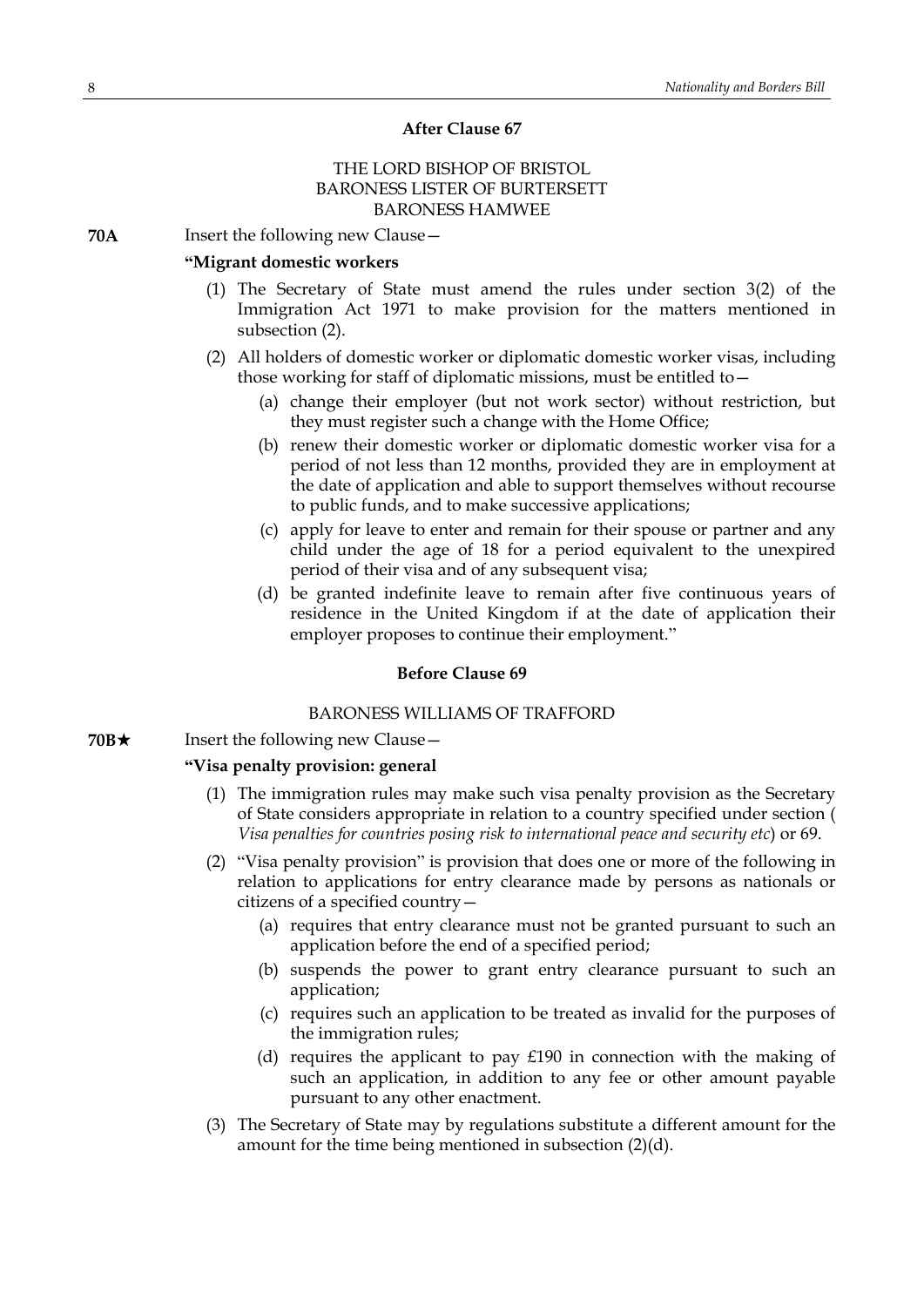## **Before Clause 69** *- continued*

- (4) Before making visa penalty provision in relation to a specified country, the Secretary of State must give the government of that country reasonable notice of the proposal to do so.
- (5) The immigration rules must secure that visa penalty provision does not apply in relation to an application made before the day on which the provision comes into force.
- (6) Visa penalty provision may—
	- (a) make different provision for different purposes;
	- (b) provide for exceptions or exemptions, whether by conferring a discretion or otherwise;
	- (c) include incidental, supplementary, transitional, transitory or saving provision.
- (7) Regulations under subsection (3)—
	- (a) are subject to affirmative resolution procedure if they increase the amount for the time being specified in subsection (2)(d);
	- (b) are subject to negative resolution procedure if they decrease that amount.
- (8) Sums received by virtue of subsection (2)(d) must be paid into the Consolidated Fund.
- (9) In this section—

"country" includes any territory outside the United Kingdom;

"entry clearance" has the same meaning as in the Immigration Act 1971 (see section 33(1) of that Act);

"immigration rules" means rules under section 3(2) of the Immigration Act 1971;

"specified" means specified in the immigration rules."

#### *Member's explanatory statement*

*This new clause and new clause headed "Visa penalties for countries posing risk to international peace and security etc" provide that immigration rules may make provision penalising applicants for entry clearance from countries posing a risk to international peace and security or whose actions are likely to lead to armed conflict or a breach of humanitarian law.*

## **70C**★ Insert the following new Clause —

## **"Visa penalties for countries posing risk to international peace and security etc**

- (1) A country may be specified under this section if, in the opinion of the Secretary of State, the government of the country has taken action that—
	- (a) gives, or is likely to give, rise to a threat to international peace and security,
	- (b) results, or is likely to result, in armed conflict, or
	- (c) gives, or is likely to give, rise to a breach of international humanitarian law.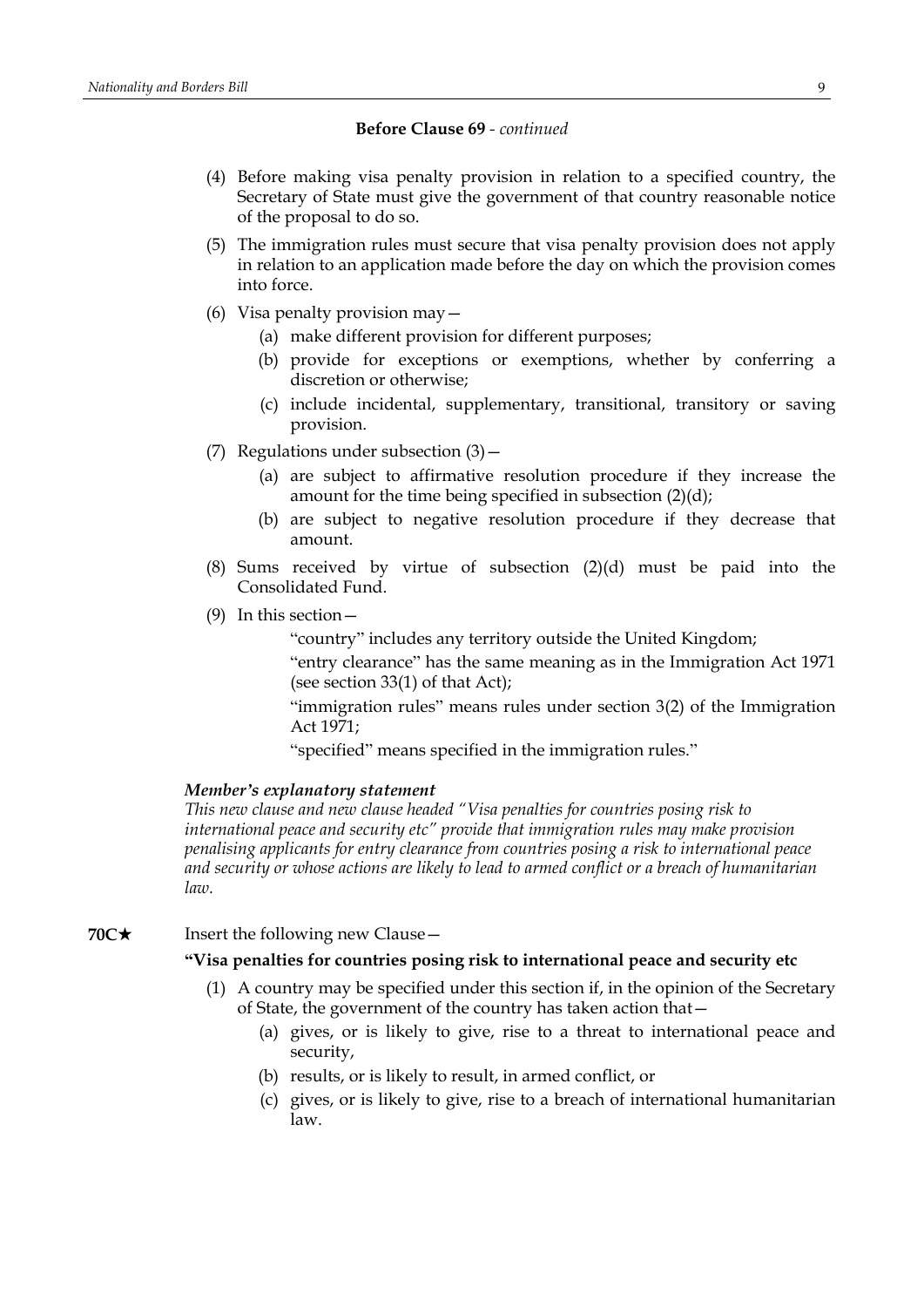## **Before Clause 69** *- continued*

- (2) In deciding whether to specify a country for the purposes of this section, the Secretary of State must take the following into account—
	- (a) the extent of the action taken;
	- (b) the likelihood of further action falling within subsection (1) being taken;
	- (c) the reasons for the action being taken;
	- (d) such other matters as the Secretary of State considers appropriate.
- (3) In this section—

"action" includes a failure to act;

"country" and "specified" have the same meanings as in section (*Visa penalty provision: general*)."

## *Member's explanatory statement*

*See the explanatory statement for the new clause headed "Visa penalty provision: general".*

## **Clause 69**

## BARONESS WILLIAMS OF TRAFFORD

**70D**★ Page 71, line 38, leave out subsection (1)

## *Member's explanatory statement*

*This amendment is consequential on the two new clauses for insertion before clause 69 in the Minister's name.*

**70E**★ Page 71, line 40, leave out "for the purposes of" and insert "under"

## *Member's explanatory statement*

*This amendment is consequential on the two new clauses for insertion before clause 69 in the Minister's name.*

**70F★** Page 72, line 23, leave out subsections (5) to (11)

#### *Member's explanatory statement*

*This amendment is consequential on the two new clauses for insertion before clause 69 in the Minister's name.*

**70G**\* Page 73, line 11, leave out "includes any territory outside the United Kingdom" and insert "and "specified" have the same meanings as in section (*Visa penalty provision: general*)"

## *Member's explanatory statement*

*This amendment is consequential on the two new clauses for insertion before clause 69 in the Minister's name.*

**70H**★ Page 73, leave out lines 12 and 13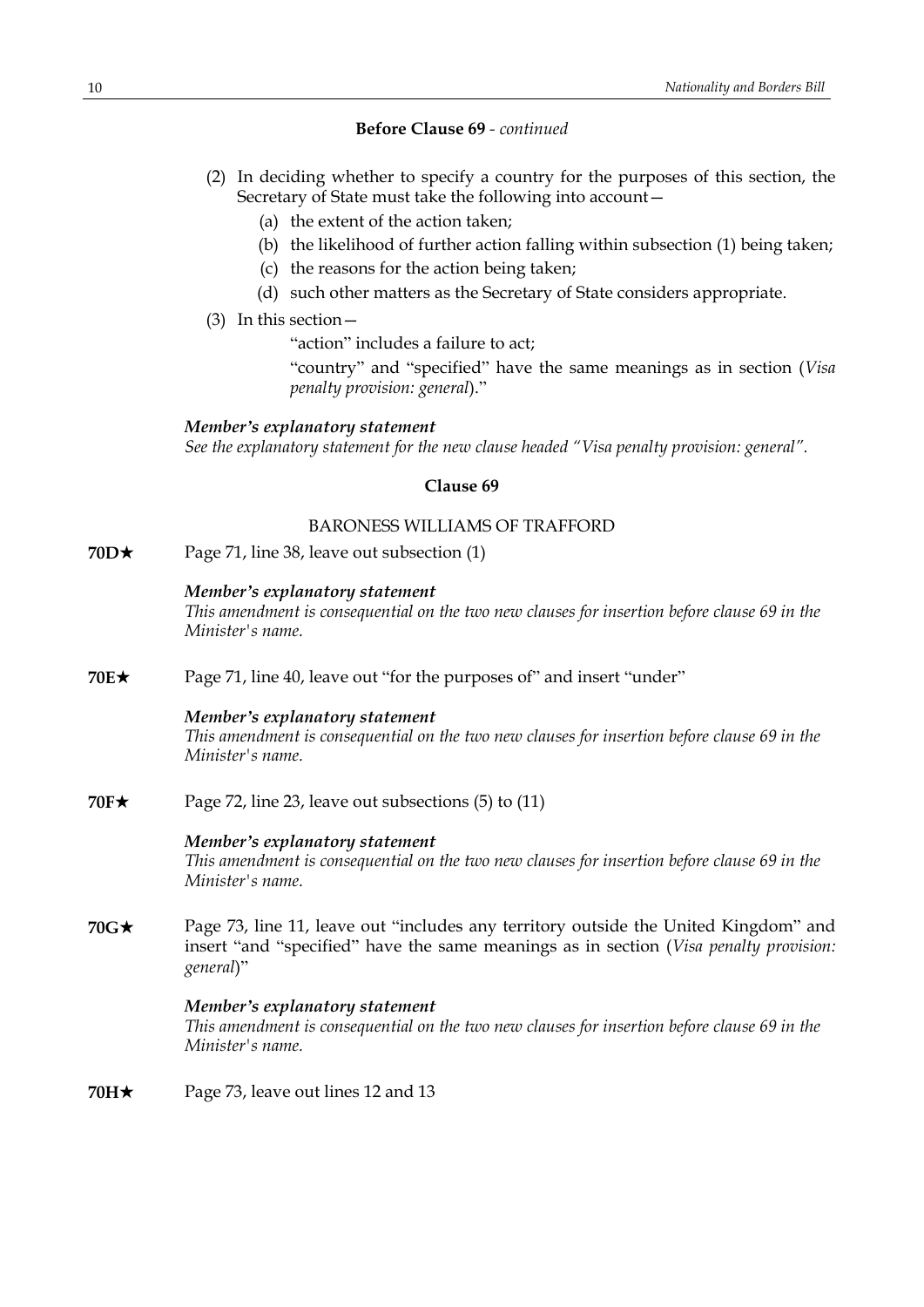#### *Member's explanatory statement*

*This amendment is consequential on the two new clauses for insertion before clause 69 in the Minister's name.*

**70J**\* Page 73, leave out lines 16 to 18

#### *Member's explanatory statement*

*This amendment is consequential on the two new clauses for insertion before clause 69 in the Minister's name.*

## **After Clause 69**

## BARONESS WILLIAMS OF TRAFFORD

**70K★** Insert the following new Clause —

## **"Visa penalties under section (***Visa penalty provision: general***): review and revocation**

- (1) This section applies where any visa penalty provision made pursuant to section (*Visa penalties for countries posing risk to international peace and security etc* ) is in force in relation to a country.
- (2) The Secretary of State must, before the end of each relevant period—
	- (a) review the extent to which the country's government is continuing to act in a way that, in the opinion of Secretary of State, has or is likely to have any of the consequences mentioned in section (*Visa penalties for countries posing risk to international peace and security etc*)(1), and
	- (b) in light of that review, determine whether it is appropriate to amend the visa penalty provision.
- (3) If, at any time, the Secretary of State forms the opinion that, despite the fact that the country's government has taken or is taking action as mentioned in section (*Visa penalties for countries posing risk to international peace and security etc* )(1), the visa penalty provision is not necessary or expedient in connection with—
	- (a) the promotion of international peace and security,
	- (b) the resolution or prevention of armed conflict, or
	- (c) the promotion of compliance with international humanitarian law,

the Secretary of State must as soon as practicable revoke the visa penalty provision.

- (4) Each of the following is a relevant period—
	- (a) the period of 2 months beginning with the day on which the visa penalty provision came into force;
	- (b) each subsequent period of 2 months.
- (5) In this section, "visa penalty provision" has the same meaning as in section ( *Visa penalty provision: general*)."

#### *Member's explanatory statement*

*This clause provides for the review of the effectiveness of visa penalty provision made in relation to countries presenting a risk to international peace and security etc, and requires its revocation if the Secretary of State concludes that it is no longer necessary or expedient.*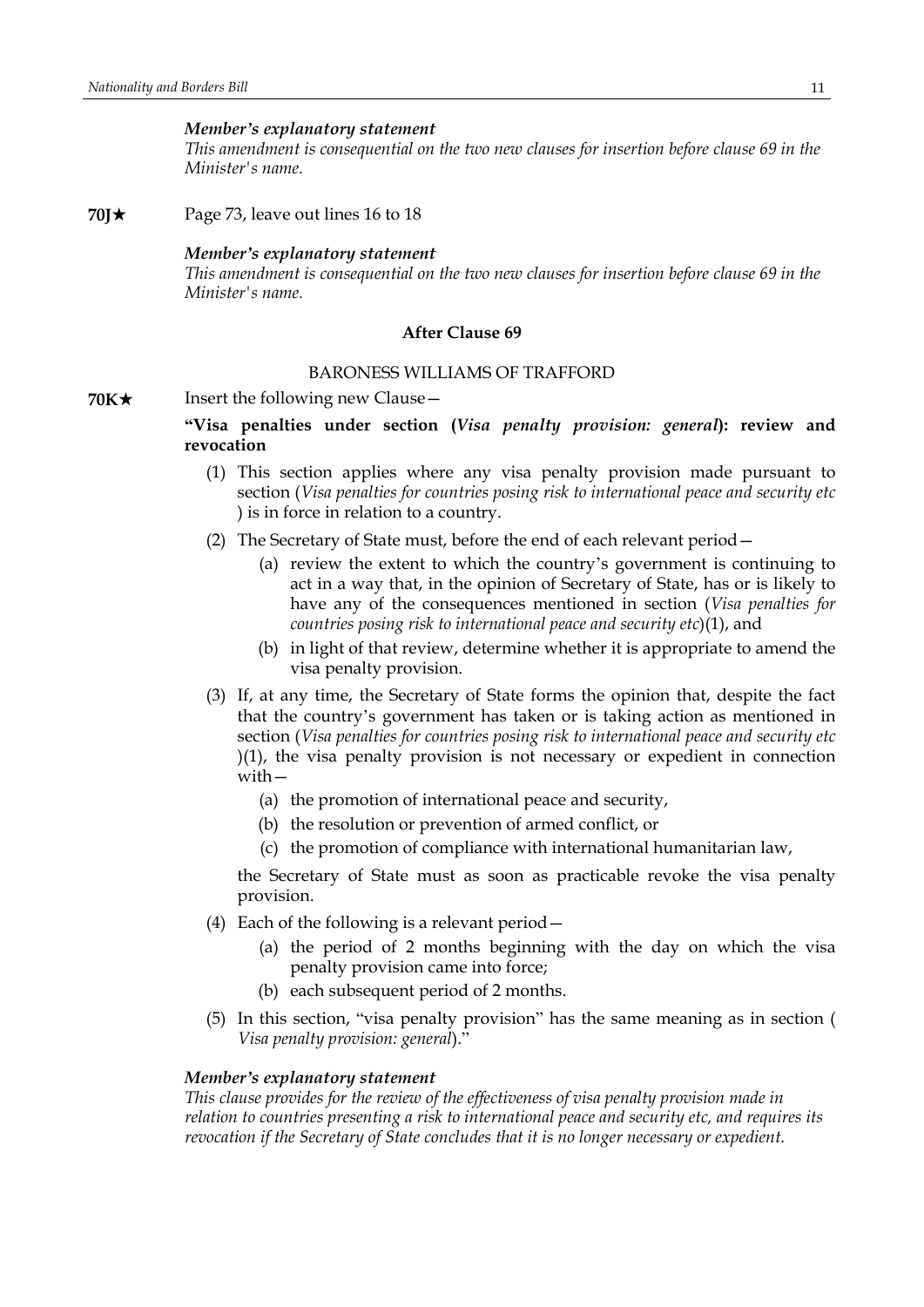## **Clause 70**

## BARONESS WILLIAMS OF TRAFFORD

**70L**\* Page 73, line 20, leave out from "provision" to end of line 21 and insert "made pursuant to section 69 is in force in relation to a country."

#### *Member's explanatory statement*

*This amendment is consequential on the two new clauses for insertion before clause 69 in the Minister's name.*

- **70M** $\star$  Page 73, line 35, leave out paragraph (a) and insert −
	- "(a) "visa penalty provision" has the same meaning as in section (*Visa penalty provision: general*);"

#### *Member's explanatory statement*

*This amendment is consequential on the two new clauses for insertion before clause 69 in the Minister's name.*

**70N**\* Page 73, line 38, leave out "subsection (2)(a) of that section" and insert "section  $69(2)(a)$ "

## *Member's explanatory statement*

*This amendment is consequential on the two new clauses for insertion before clause 69 in the Minister's name.*

#### **Clause 71**

## BARONESS RITCHIE OF DOWNPATRICK BARONESS SUTTIE LORD COAKER

- 
- **71** Page 74, line 16, at end insert—
	- "(c) the individual is travelling to Northern Ireland on a local journey from the Republic of Ireland."

#### *Member's explanatory statement*

*Under this amendment, persons who are neither British nor Irish would nevertheless be able to make local journeys from the Republic of Ireland to Northern Ireland without the need for an Electronic Travel Authorisation.*

## **Clause 76**

## BARONESS MCINTOSH OF PICKERING

**72** Leave out Clause 76

## **Clause 77**

## BARONESS WILLIAMS OF TRAFFORD

**73** Page 80, line 35, after "Rules" insert "governing proceedings before the Tribunal (see subsection (4))"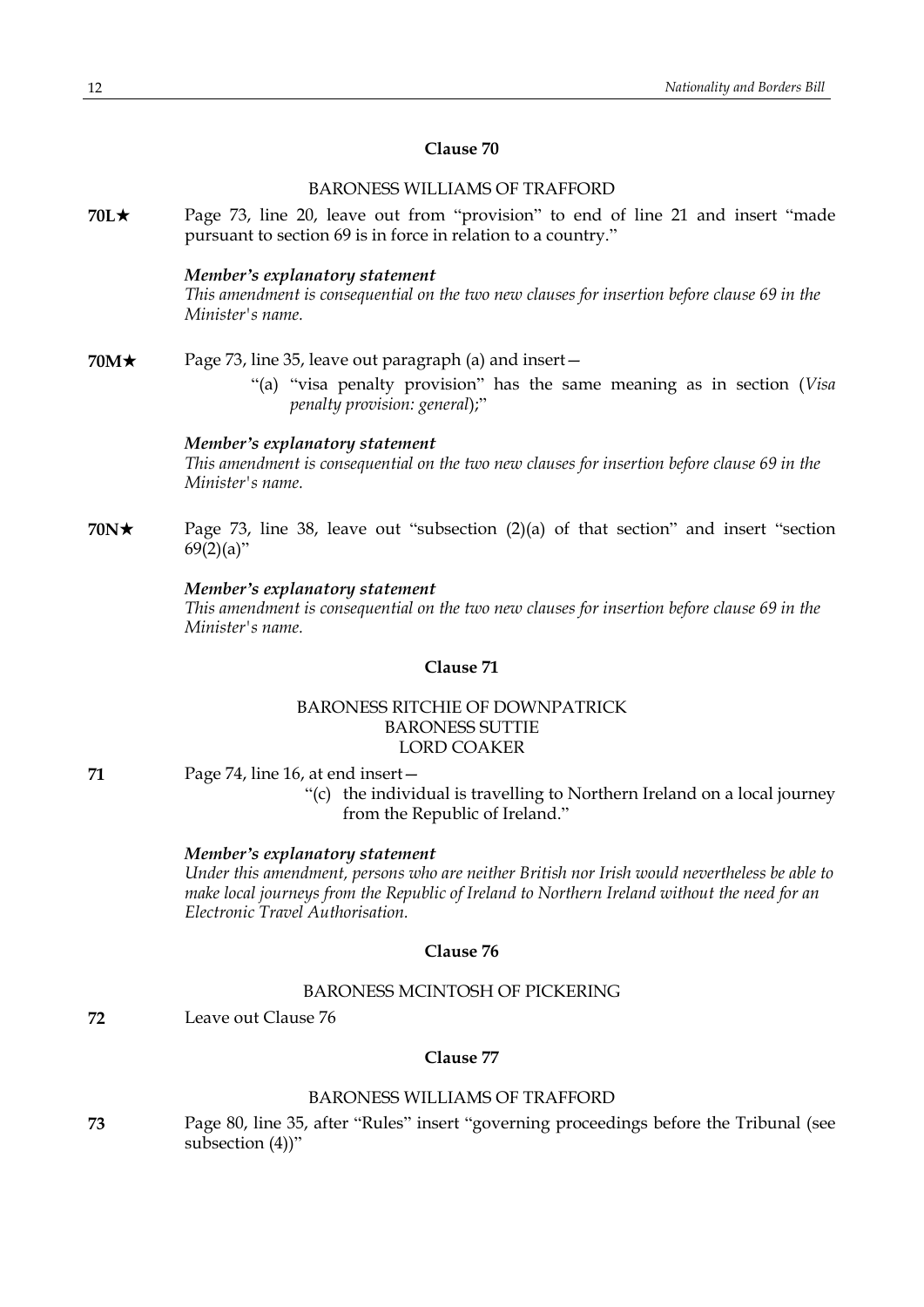#### *Member's explanatory statement*

*This is a drafting amendment that clarifies that, like the requirement in Clause 77(2), the requirement for Tribunal Procedure Rules to prescribe conduct of the kind mentioned in clause 77(1) applies only in relation to the Immigration and Asylum Chamber of the First-Tier Tribunal and the Upper Tribunal.*

#### BARONESS MCINTOSH OF PICKERING

**74** Leave out Clause 77

## **After Clause 78**

## LORD WALLACE OF SALTAIRE

#### **75** Insert the following new Clause—

## **"Tier 1 (investor) visas: review report**

Any replacement, successor or alternative visa scheme to the Tier 1 (investor) visa scheme must not come into operation until the Secretary of State has published and made publicly available the review of Tier 1 (investor) visas granted between June 2008 and April 2015."

#### *Member's explanatory statement*

*This new Clause would require the Government to publish its review into Tier 1 (investor) visas granted between June 2008 and April 2015 before any replacement scheme can be brought into operation.*

## LORD ALTON OF LIVERPOOL LORD PATTEN OF BARNES THE LORD BISHOP OF ST ALBANS LORD FALCONER OF THOROTON

**76** Insert the following new Clause—

#### **"British National (Overseas) visas: eligibility**

- (1) Within two months of this Act being passed, the Secretary of State must amend the immigration rules to ensure that all persons meeting all the conditions set out in subsection (2) are eligible to apply for the British National (Overseas) visa.
- (2) The conditions in this subsection are that  $-$ 
	- (a) the person has at least one parent who is a British national (overseas),
	- (b) the person was born on or after 1 July 1997,
	- (c) the person is aged 18 or over on the date of application, and
	- (d) the person is—
		- (i) if applying to enter the United Kingdom, ordinarily resident in Hong Kong, or
		- (ii) if applying for permission to remain, ordinarily resident in the United Kingdom, the Bailiwick of Guernsey, the Bailiwick of Jersey, the Isle of Man or Hong Kong."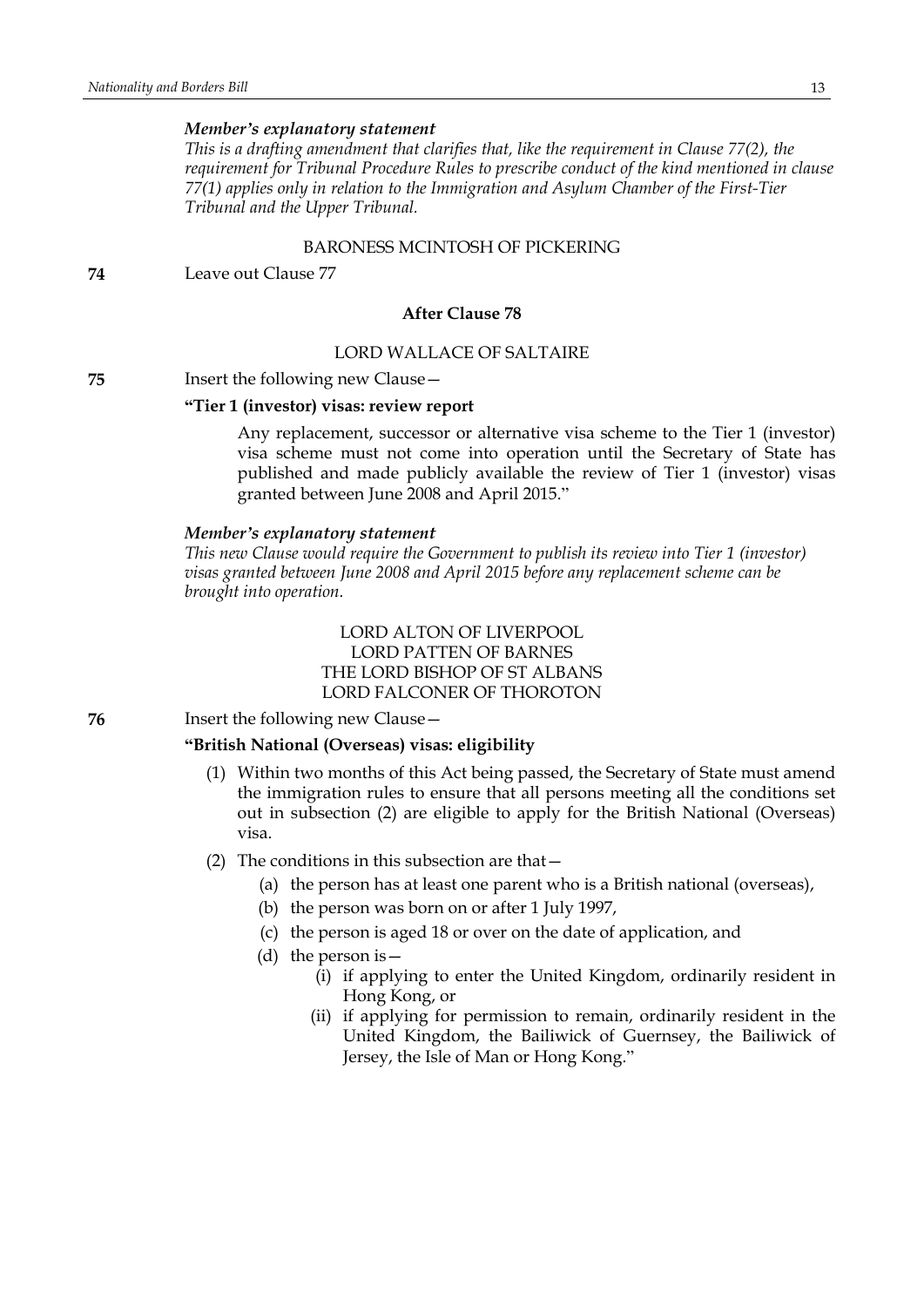#### **After Clause 78** *- continued*

## LORD COAKER BARONESS SMITH OF NEWNHAM LORD CRAIG OF RADLEY

**77** Insert the following new Clause—

## **"Indefinite leave to remain payments by Commonwealth, Hong Kong and Gurkha members of armed forces**

- (1) The Immigration Act 2014 is amended as follows.
- (2) In section 68(10), after "regulations" insert "must make exceptions in respect of any person with citizenship of a Commonwealth country (other than the United Kingdom) who has served at least four years in the armed forces of the United Kingdom, or any person who has served at least four years in the Royal Navy Hong Kong Squadron, the Hong Kong Military Service Corps or the Brigade of Gurkhas, such exceptions to include capping the fee for any such person and their dependents applying for indefinite leave to remain at no more than the actual administrative cost of processing that application, and"."

## LORD CRAIG OF RADLEY BARONESS SMITH OF NEWNHAM LORD ALTON OF LIVERPOOL LORD COAKER

**78** Insert the following new Clause—

## **"Veterans of Her Majesty's Armed Forces: Hong Kong**

Within three months of the passing of this Act, the Secretary of State must report on whether veterans who were recruited and served in Her Majesty's Armed Forces in Hong Kong should be granted forthwith citizenship or indefinite leave to remain in the United Kingdom."

> LORD OATES LORD MCNICOL OF WEST KILBRIDE BARONESS ALTMANN THE EARL OF CLANCARTY

**79** Insert the following new Clause—

## "**UK immigration status: certification**

- (1) The Secretary of State must issue physical proof confirming immigration status to anyone who has been granted such status under the immigration laws of the United Kingdom and who requests such proof.
- (2) No fee may be charged for issuing physical proof under this section.
- (3) The certificate mentioned in subsection (1) must confirm that the relevant person has the relevant status.
- (4) The certificate mentioned in subsection (1) is valid for right to work checks, right to rent checks and all other checks that may be undertaken by agents within and without the United Kingdom to confirm the relevant person's UK immigration status including permission to travel to and enter the United Kingdom."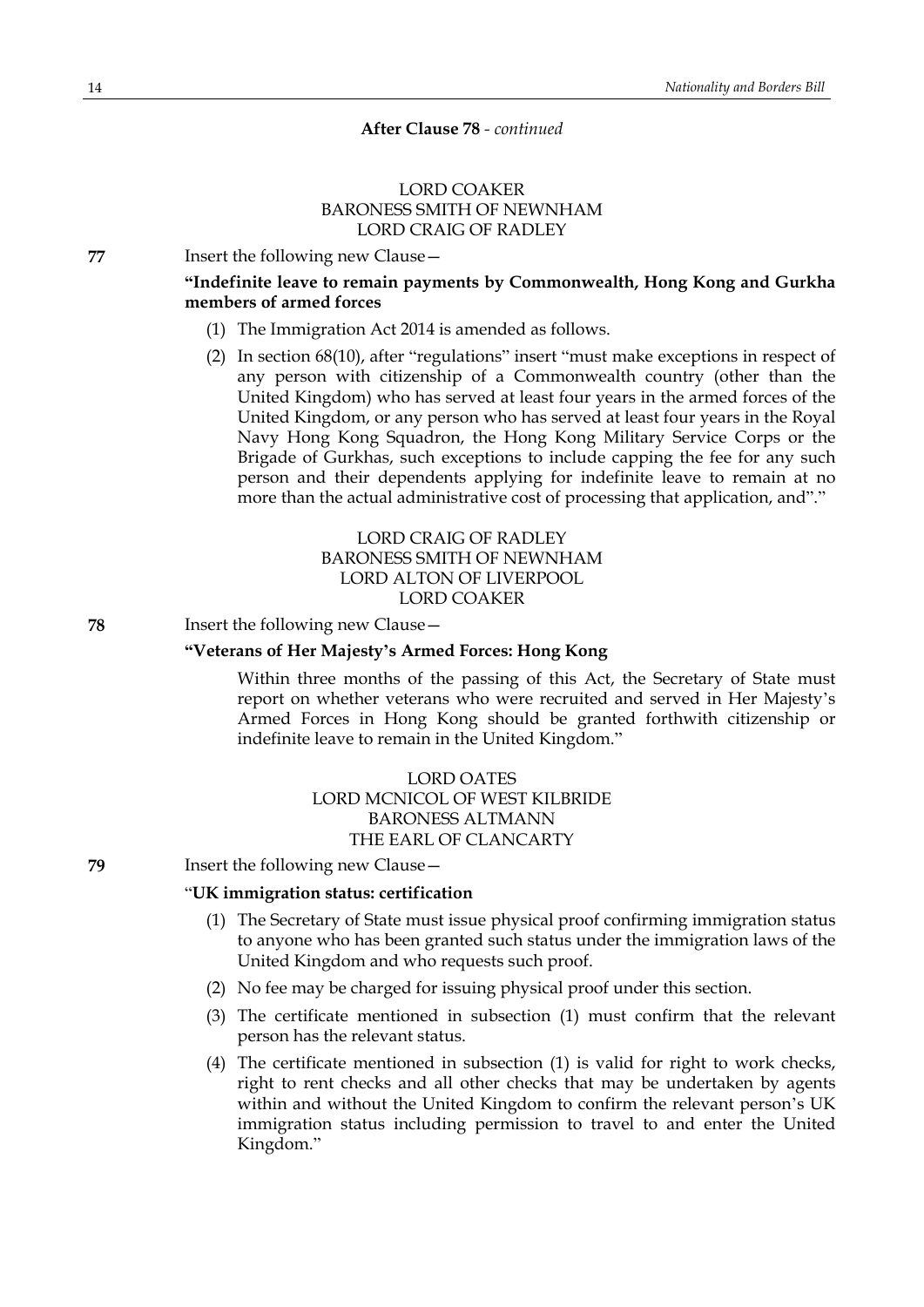#### *Member's explanatory statement*

*This new Clause would require the Government to issue a physical certificate to all people with a UK immigration status, allowing all those with such status to provide documentary proof.*

## BARONESS NEVILLE-ROLFE LORD GREEN OF DEDDINGTON LORD HODGSON OF ASTLEY ABBOTTS

**80** Insert the following new Clause—

## **"Duty to publish immigration data**

- (1) The Secretary of State must ensure that information is regularly published on immigration, including data on asylum and other immigration.
- (2) The Secretary of State must, within six months of the passing of this Act, review the International Passenger Survey conducted by the Office for National Statistics and in particular review whether the data that it collects are—
	- (a) accurate, and
	- (b) relevant for assessing the scale and nature of immigration to the United Kingdom.
- (3) The Office for National Statistics must update the International Passenger Survey in the light of the review."

#### BARONESS NEVILLE-ROLFE LORD GREEN OF DEDDINGTON

**81** Insert the following new Clause—

#### **"Duty to publish immigration data: English Channel**

The Secretary of State must ensure that information is regularly published on immigration, including weekly figures of the number of those entering the United Kingdom across the English Channel published within seven days of end of the week to which they relate."

**82** Insert the following new Clause—

#### **"Trade agreements containing provisions on visas**

- (1) This section applies where—
	- (a) the Government intends to make a trade agreement, and
	- (b) the proposed agreement includes provision about visas.
- (2) Where this section applies, the Secretary of State must not seek to make the trade agreement unless a draft of the provisions on visas has been laid before and approved by each House of Parliament."

#### *Member's explanatory statement*

*This amendment is to ensure that any visa provisions in trade agreements can only be negotiated if they are approved by both Houses of Parliament. This is to ensure that visas are a matter for nationality law, not trade agreements.*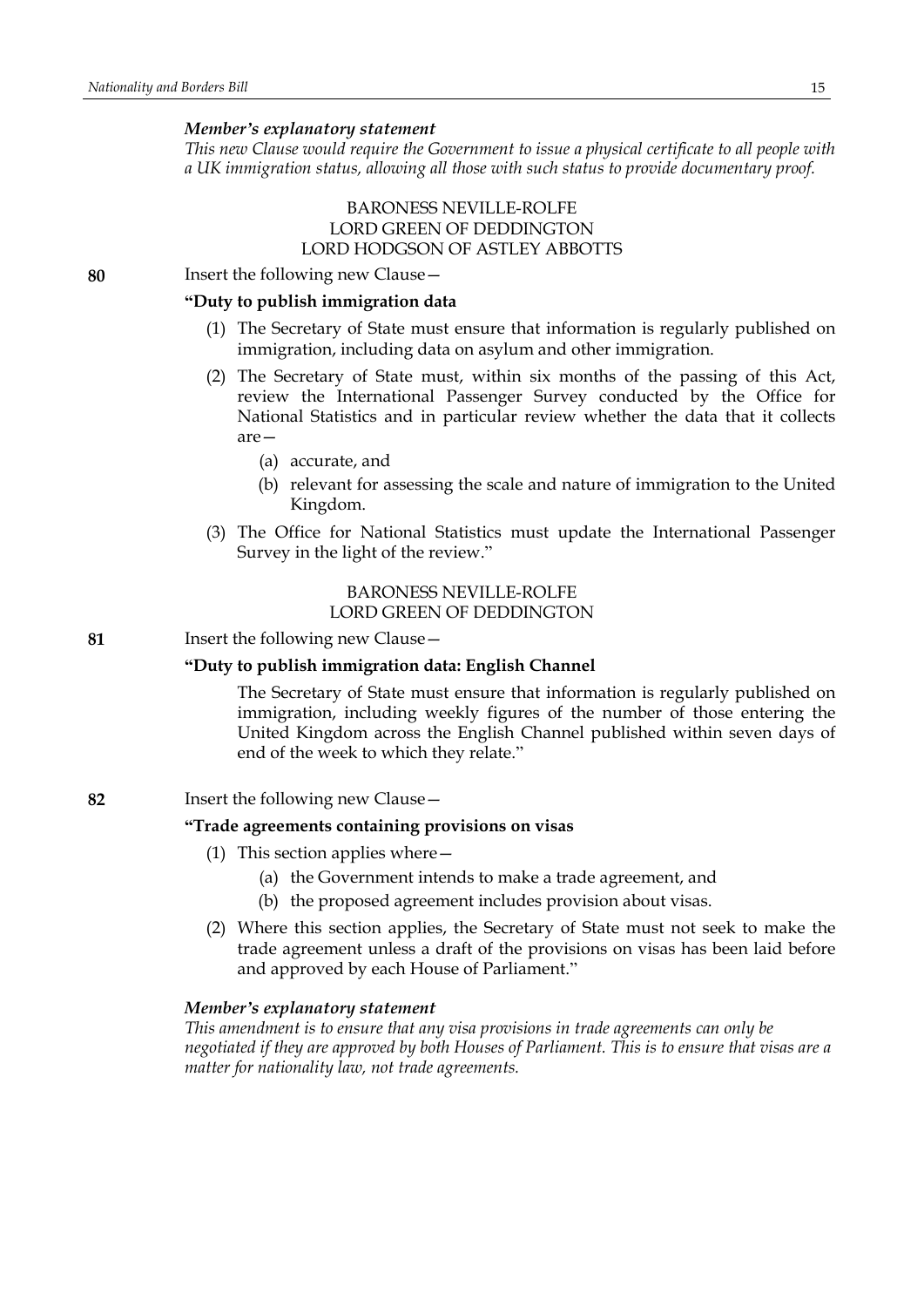## BARONESS MCINTOSH OF PICKERING BARONESS LISTER OF BURTERSETT THE LORD BISHOP OF DURHAM LORD ALTON OF LIVERPOOL

**83** Insert the following new Clause—

## **"Fees**

- (1) Section 68 of the Immigration Act 2014 is amended as follows.
- (2) After subsection (9), insert—
	- "(9A) Notwithstanding subsection (9), in setting the amount of any fee in relation to registration of British citizenship the Secretary of State—
		- (a) must not set that amount at a level beyond the Secretary of State's estimation of the administrative costs of the function to which the fee relates,
		- (b) must have regard to the need to promote British citizenship as the nationality of all persons connected to the United Kingdom and British overseas territories citizenship as the nationality of all persons connected to the British overseas territories, and
		- (c) may have regard only to—
			- (i) the costs of exercising the function,
			- (ii) fees charged by or on behalf of governments of other countries in respect of comparable functions, or
			- (iii) any international agreement."
- (3) After subsection (10), insert—
	- "(10A) Fees regulations must provide that no fee is to be charged for—
		- (a) the registration of any child who is looked after by a local authority, or
		- (b) the registration by statutory entitlement of any person to correct any historical legislative unfairness.""
- **84** Insert the following new Clause—

#### **"Fees**

After section 68 of the Immigration Act 2014 insert—

- **"68A Fees: supplementary**
	- (1) In setting the amount of any fee to which section 68 relates, the Secretary of State must—
		- (a) distinguish between nationality and immigration functions,
		- (b) distinguish between functions relating to statutory rights and other functions, and
		- (c) have regard to the principles in subsection (2).
	- (2) The principles in this subsection are that—
		- (a) the costs of exercising immigration functions are not a relevant consideration in setting any fee relating to a nationality function;
		- (b) no fee should be set that would render any statutory right nugatory;
		- (c) no fee for the exercise of any function relating to a statutory right should be set above the Secretary of State's estimation of the administrative costs of that function;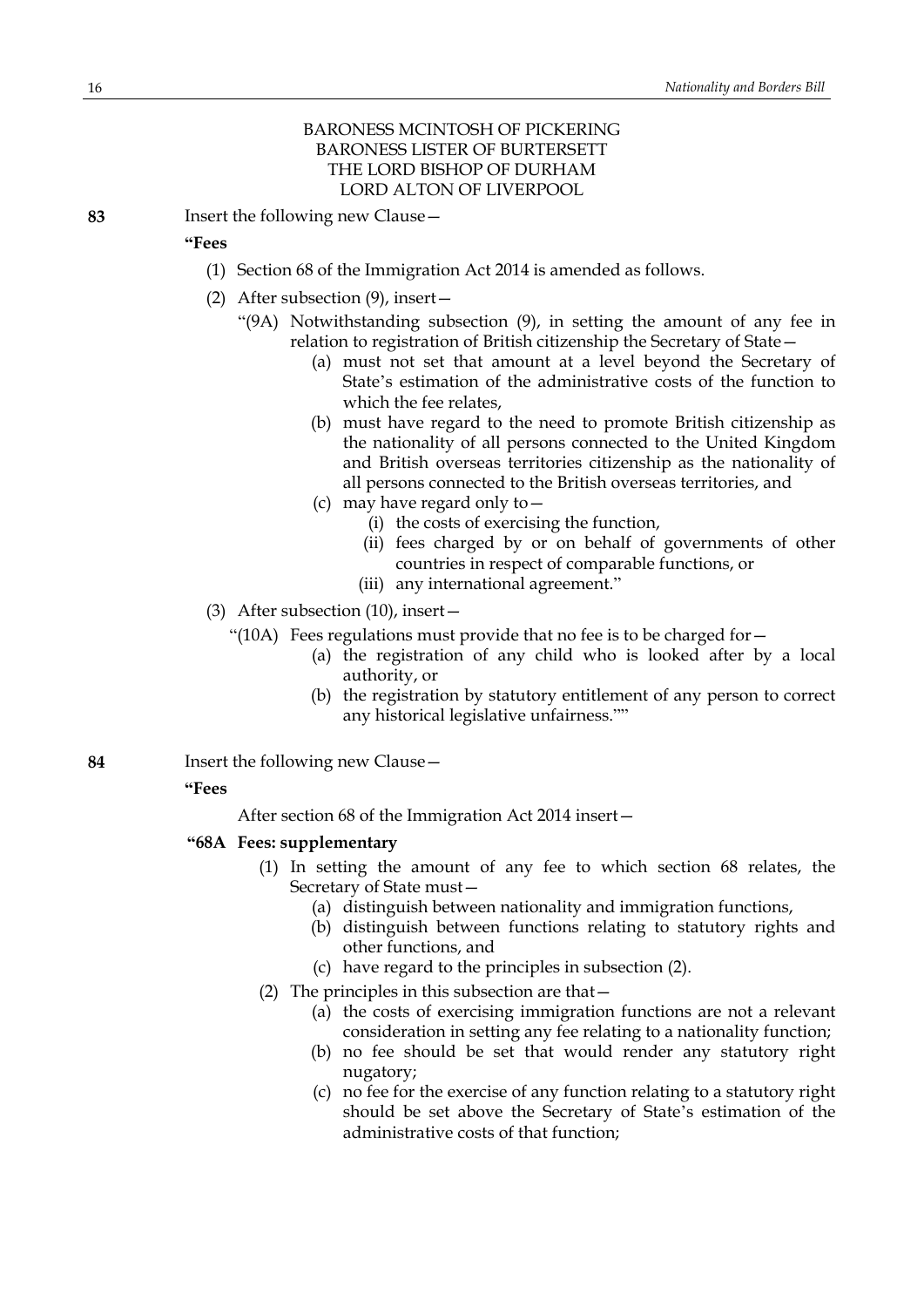#### **After Clause 78** *- continued*

- (d) it is necessary to promote British citizenship as the nationality of all persons connected to the United Kingdom and British overseas territories citizenship as the nationality of all persons connected to the British overseas territories;
- (e) no fee is to be charged for the registration of any child who is looked after by a local authority;
- (f) no fee is to be charged for the registration by statutory entitlement of any person to correct any historical legislative unfairness.
- (3) In this section—

"registration" means registration as a British citizen or as a British overseas territories citizen;

"statutory right" means a right that is conferred upon a person by Act of Parliament including a right to be registered as a British citizen or as a British overseas territories citizen.""

#### BARONESS HOLLINS BARONESS HAMWEE

**84A** Insert the following new Clause—

## **"Codes of practice**

- (1) The Secretary of State must prepare and issue one or more codes of practice for the guidance of immigration officers, medical inspectors and other persons.
- (2) Guidance under this section must have regard to the following matters in particular—
	- (a) the importance of assessing, preventing or delaying the development of health and care needs of refugees and asylum seekers and the importance of assessing and addressing such needs that already exist;
	- (b) the need to protect people from abuse and neglect.
- (3) The Secretary of State may from time to time revise a code.
- (4) Before the end of each review period the Secretary of State must—
	- (a) review each code for the guidance of persons exercising functions under this section, and
	- (b) lay a report of the review before Parliament.

But this does not affect the Secretary of State's function under subsection (3)."

#### *Member's explanatory statement*

*This new Clause requires the Secretary of State to lay codes of practice before Parliament providing for guidance regarding the health and care needs of any asylum seeker or refugee.*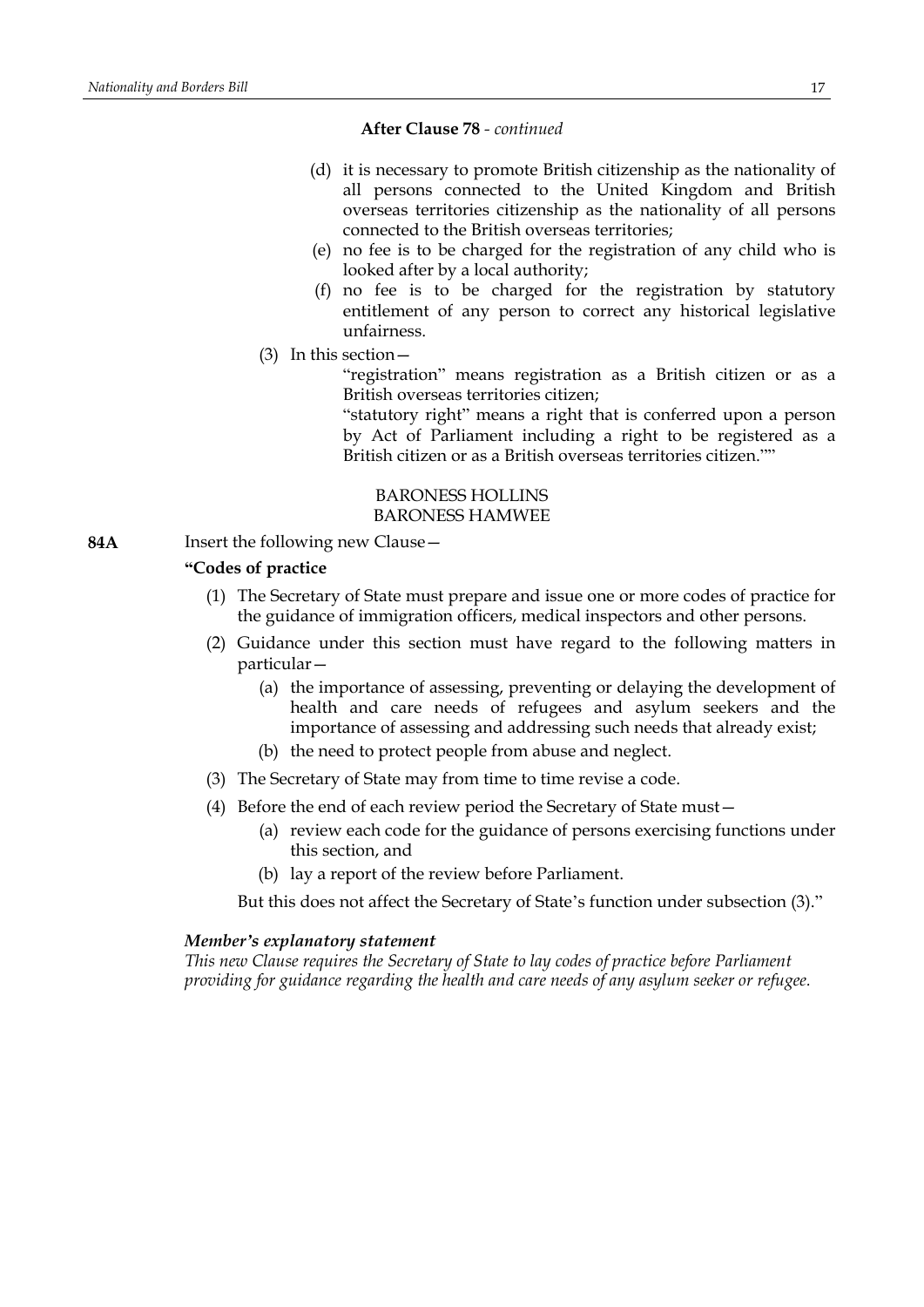## BARONESS D'SOUZA BARONESS COUSSINS BARONESS SMITH OF NEWNHAM LORD WEST OF SPITHEAD

**84B** Insert the following new Clause—

#### **"Afghan Relocations and Assistance Policy**

- (1) Within 30 days of this Act being passed, the Secretary of State must amend part 7 of the Immigration Rules on the Afghan Relocations and Assistance Policy ("ARAP") in accordance with subsections (2) to (11).
- (2) The Secretary of State must amend paragraph 276BB3 to specify that a person falls within that paragraph if  $-$ 
	- (a) at any time on or after 1 October 2001, the person—
		- (i) was directly employed in Afghanistan by a UK government department, or
		- (ii) provided goods or services in Afghanistan under contract to a UK government department (whether as, or on behalf of, a party to the contract); and
	- (b) because of that employment or provision of goods or services, the person's life or safety is at real risk.
- (3) The Secretary of State must revoke paragraph 276BB4.
- (4) The Secretary of State must amend paragraph 276BB5 to specify that a person falls within that paragraph if the person meets conditions 1 and 2 and one or both of conditions 3 and 4, as set out in subsections (5) to (8).
- (5) Condition 1 is that at any time on or after 1 October 2001, the person worked in Afghanistan alongside, in partnership with or closely supporting and assisting a UK government department or for a British-based organisation or institution founded by, funded by or otherwise connected to the UK government.
- (6) Condition 2 is that the person, in the course of that work, made a substantive and positive contribution towards the achievement of—
	- (a) the UK government's military objectives with respect to Afghanistan,
	- (b) the UK government's national security objectives with respect to Afghanistan (and for these purposes, the UK government's national security objectives include counter-terrorism, stabilisation, counternarcotics and anti-corruption objectives), or
	- (c) the UK government's human security objectives with respect to Afghanistan (and for these purposes, the UK government's human security objectives include interventions to reduce violence, ensure basic security and promote human rights and the rule of law).
- (7) Condition 3 is that because of that work the person is or was at high risk of death or serious injury.
- (8) Condition 4 is that the person holds information the disclosure of which would give rise to or aggravate a specific threat to the UK government or its interests.
- (9) The Secretary of State must amend paragraph 276BB2 to reflect subsections (2) to (8) of this section.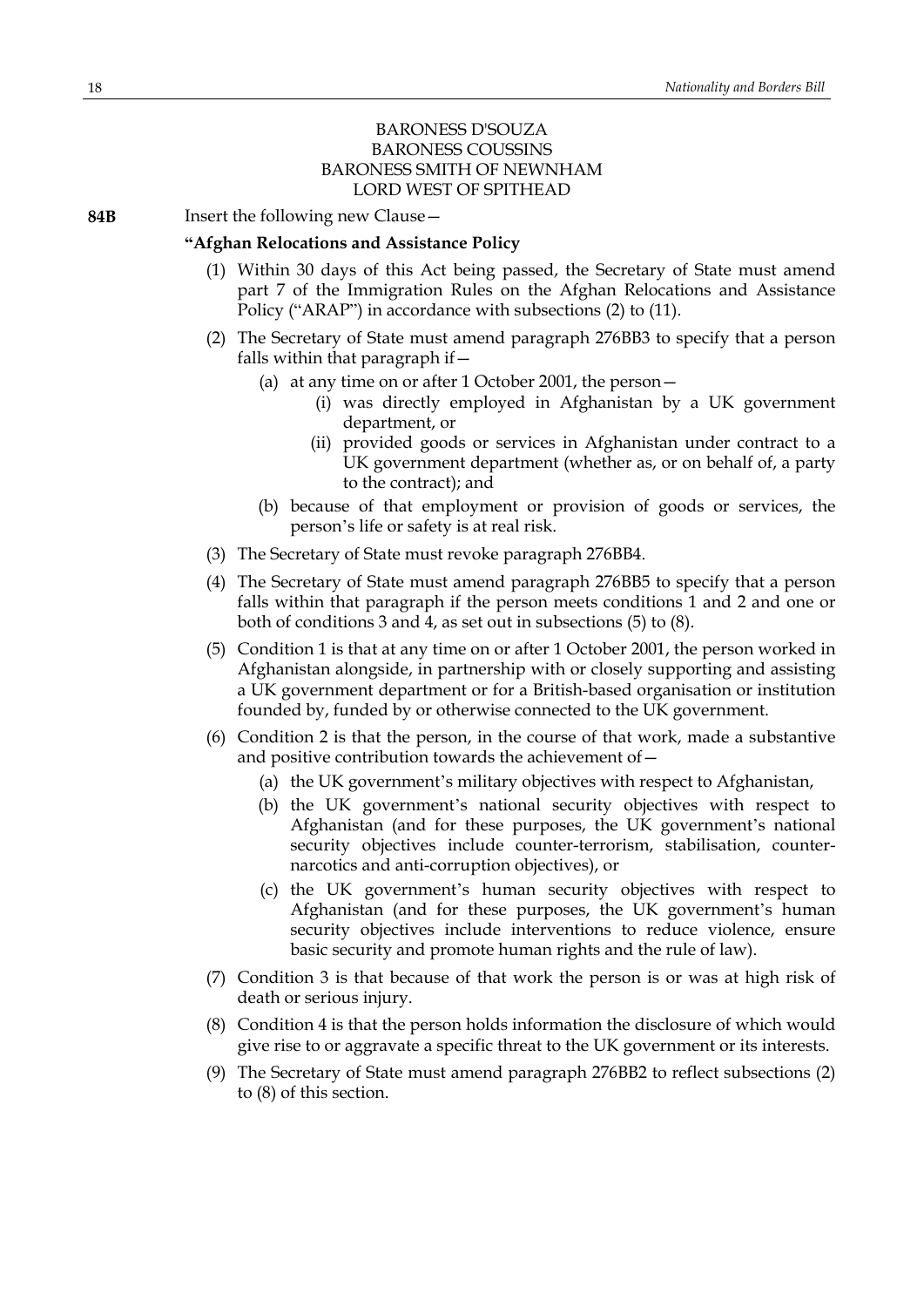#### **After Clause 78** *- continued*

- (10) The Secretary of State must insert into the Immigration Rules a route for additional family members of locally employed staff to apply in exceptional circumstances for relocation, and ensure this route is provided on terms that are no less favourable than those contained in the Home Office's Additional guidance on the eligibility of additional family members under the Afghan locally employed staff relocation schemes, published on 4 June 2021.
- (11) The Secretary of State must specify in the Immigration Rules that any decision to exclude a person who would otherwise be eligible for the ARAP scheme must be made in accordance with the exclusion criteria set out in Article 1F of the 1951 Refugee Convention, and provide independent and transparent due process guarantees in relation to any exclusion decision, including impartial decision makers, disclosure of relevant information and evidence and rights of appeal."

#### *Member's explanatory statement*

*This new Clause would expand eligibility for ARAP by amending the Immigration Rules. It would insert into the Rules a relocation route for additional family members, which can be no less favourable than the current Home Office guidance, and limit the basis on which persons, who would otherwise be eligible for relocation under ARAP, can be excluded from the scheme.*

#### BARONESS HAMWEE BARONESS HOLLINS

**84C**★ Insert the following new Clause

#### "**Assessments: trauma-informed approach**

- (1) All assessments of persons subject to immigration control or relating to modern slavery or human trafficking must be made on the basis of a traumainformed approach.
- (2) The Secretary of State must publish and keep updated guidance for caseworkers and others dealing with such persons regarding the use of such an approach in achieving best evidence in order to reach decisions.
- (3) The Secretary of State must ensure that caseworkers and others to whom the guidance under subsection (2) applies receive appropriate training to ensure assessments under subsection (1) are conducted on the basis of a traumainformed approach.
- (4) Before publishing or updating the guidance in subsection (2), the Secretary of State must consult—
	- (a) the Royal College of Psychiatrists,
	- (b) the British Medical Association,
	- (c) the British Association of Social Workers, and
	- (d) any other persons they consider appropriate.
- (5) In subsection (1) "a trauma-informed approach" includes—
	- (a) the recognition of the impact of trauma on individuals,
	- (b) the recognition of the causes and indicators of trauma,
	- (c) the importance of avoiding re-traumatisation, and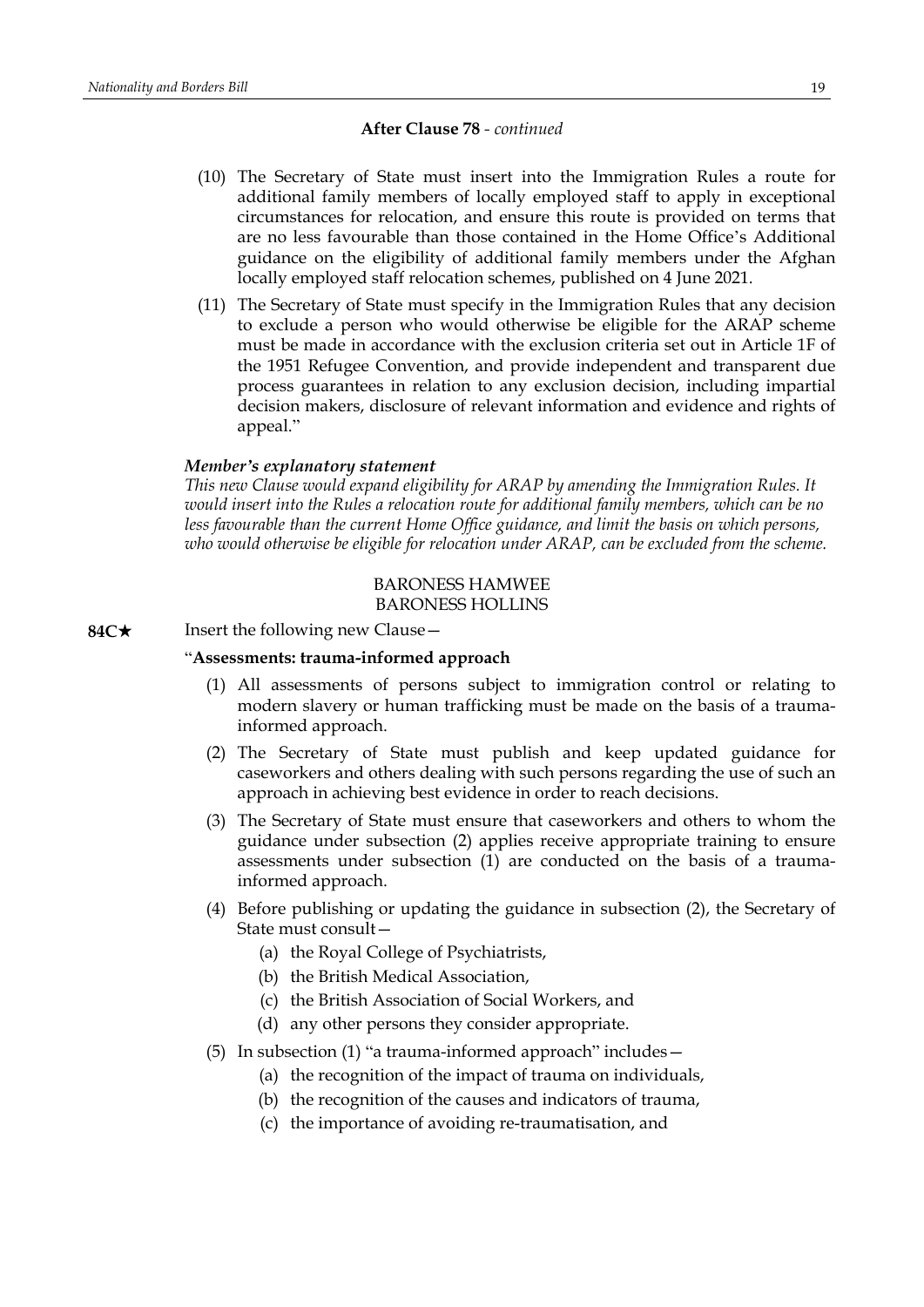## **After Clause 78** *- continued*

(d) the integration of knowledge about trauma into policies, procedures and practices."

#### *Member's explanatory statement*

*This new Clause is aimed at ensuring that immigration officials and caseworkers operate a trauma-informed approach in assessing claimants and provides for training to ensure a capacity for trauma-informed interviewing, similar to Ministry of Justice and National Police Chiefs' Council guidance on achieving best evidence in criminal proceedings.*

#### **Clause 82**

#### LORD COAKER

**84D**★ Page 83, line 35, at end insert—

"(3A) Part 4 (age assessment) applies to England only."

#### *Member's explanatory statement*

*This amendment is to reflect concerns raised by the devolved legislatures that provisions in Part 4 require legislative consent.*

#### **Clause 83**

## BARONESS WILLIAMS OF TRAFFORD

**84E**\* Page 84, line 27, at end insert—

"(aa) sections (*Visa penalty provision: general*), (*Visa penalties for countries posing risk to international peace and security etc*) and (*Visa penalties under section (Visa penalty provision: general): review and revocation*) (visa penalties in relation to countries posing a risk to international peace and security etc);"

#### *Member's explanatory statement*

*This amendment provides that the provisions for imposing visa penalties introduced by the three new clauses in the Minister's name relating to visa penalties will come into force on Royal Assent.*

## LORD ANDERSON OF IPSWICH LORD MACDONALD OF RIVER GLAVEN BARONESS MCINTOSH OF PICKERING

**85** Page 85, line 1, leave out paragraph (a)

## *Member's explanatory statement*

*This amendment results in subsections (2) to (4) of Clause 9 coming into force by regulation.*

## LORD ROSSER LORD PADDICK

**86** Page 85, line 2, at end insert—

"(aa) section (*Safe third State: commencement*) (safe third State: commencement);"